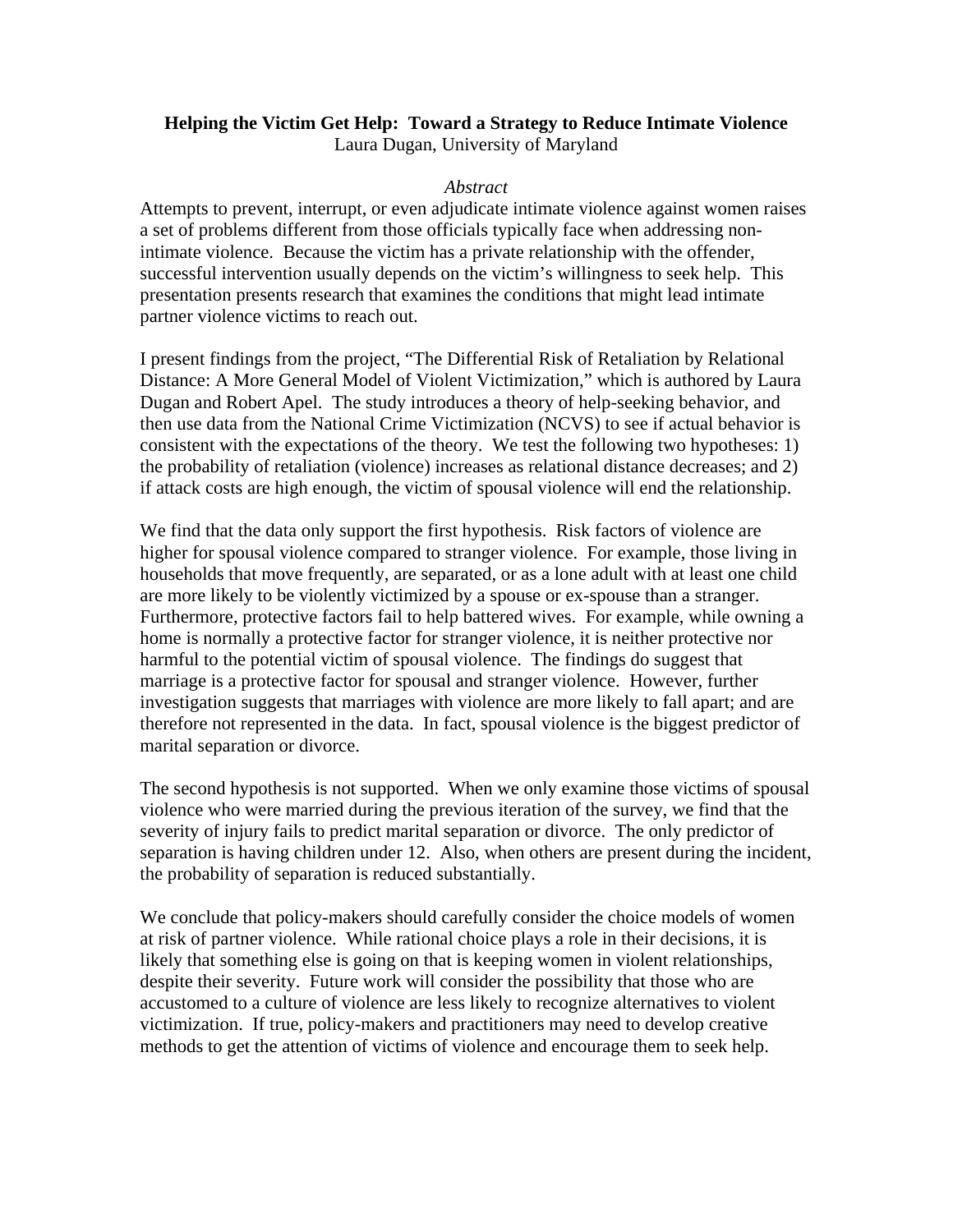#### **Helping the Victim Get Help: Toward a Strategy to Reduce Intimate Violence**

Laura Dugan

The University of Maryland

based on research with Robert Apel of The University at Albany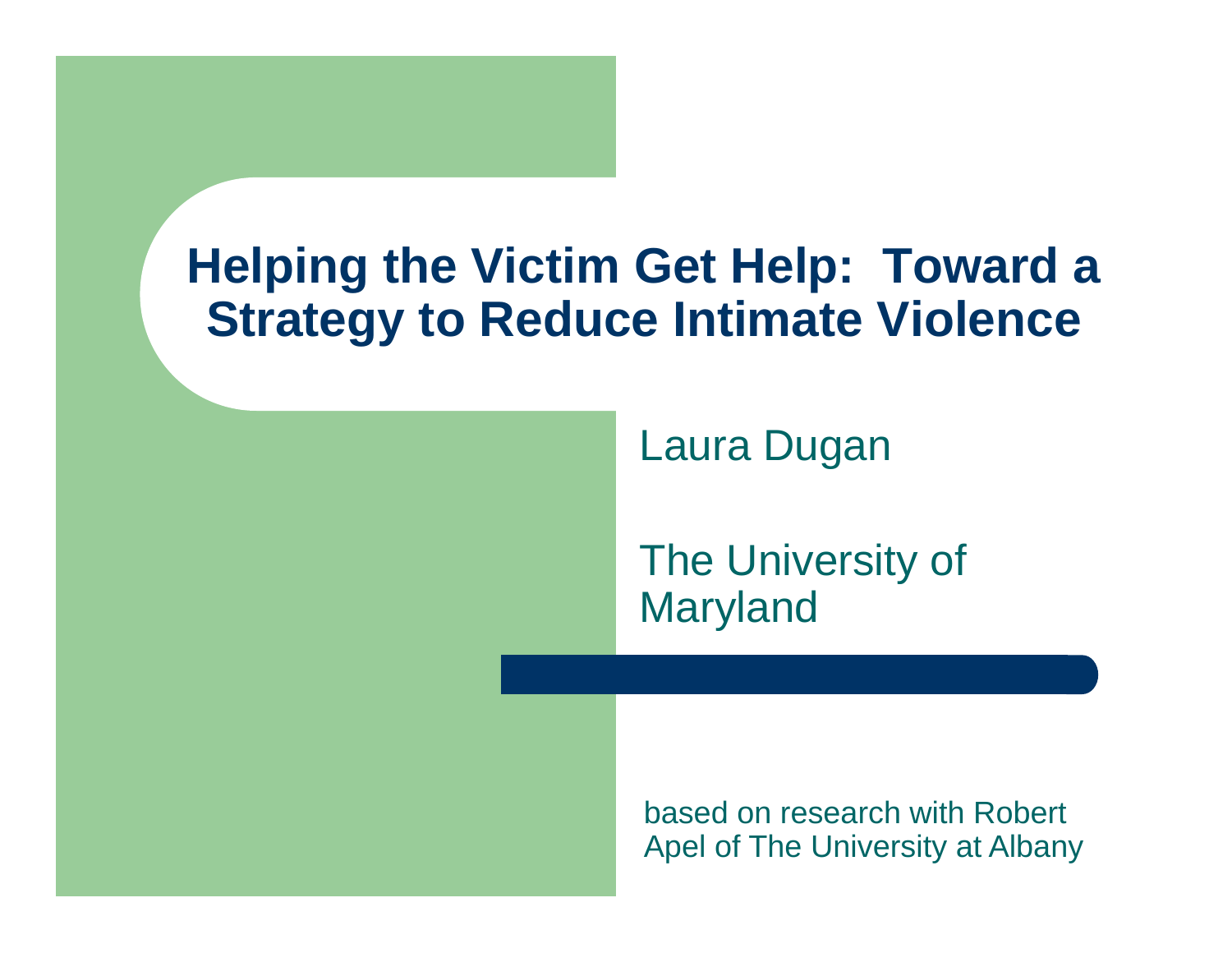## **Using Theory to Inform Policy**

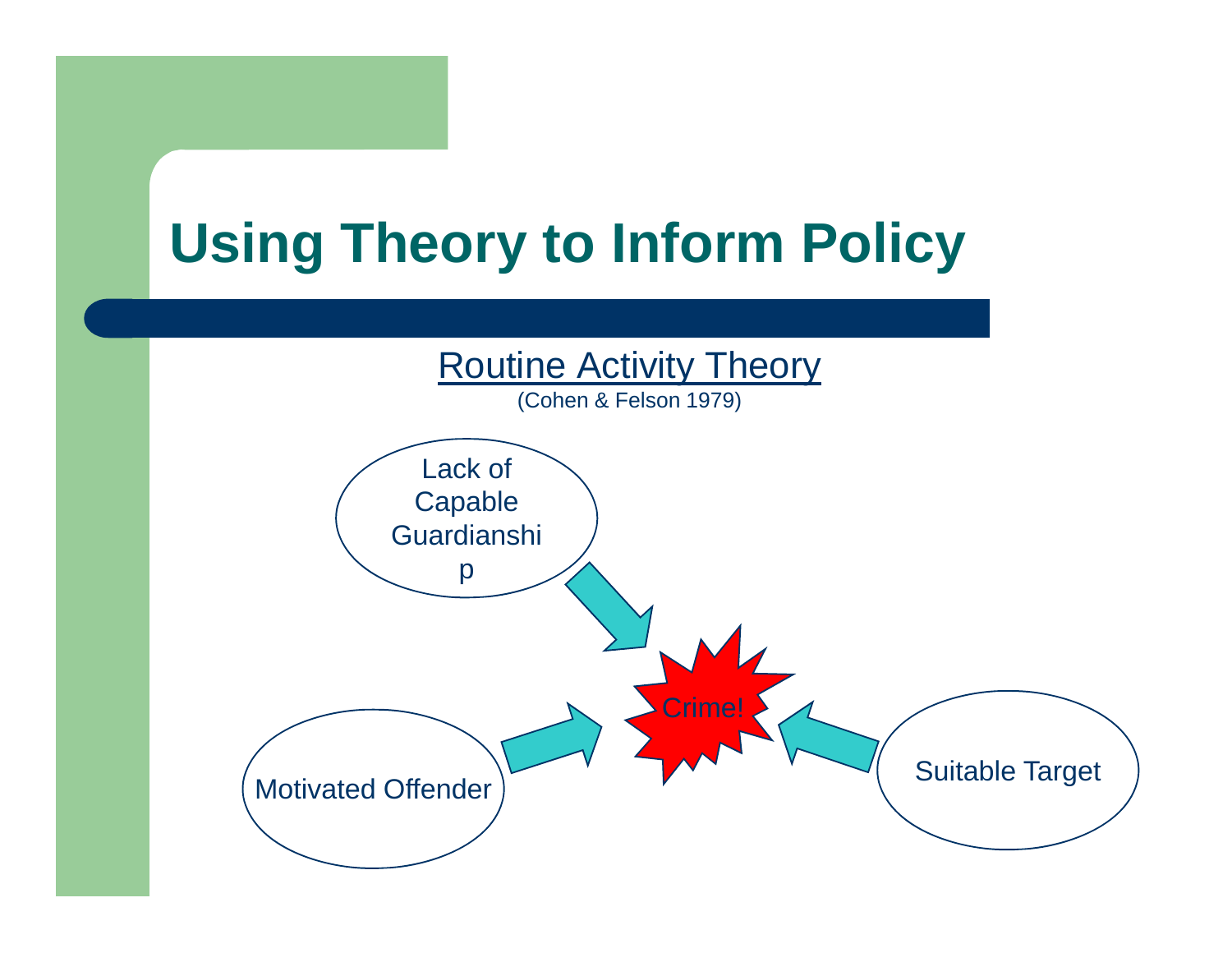### **Implicit in the Routine Activity Model**

- 1. The offender's targeting strategy is opportunistic.
- 2. The target is responsible for reducing his/her own exposure to possible violence.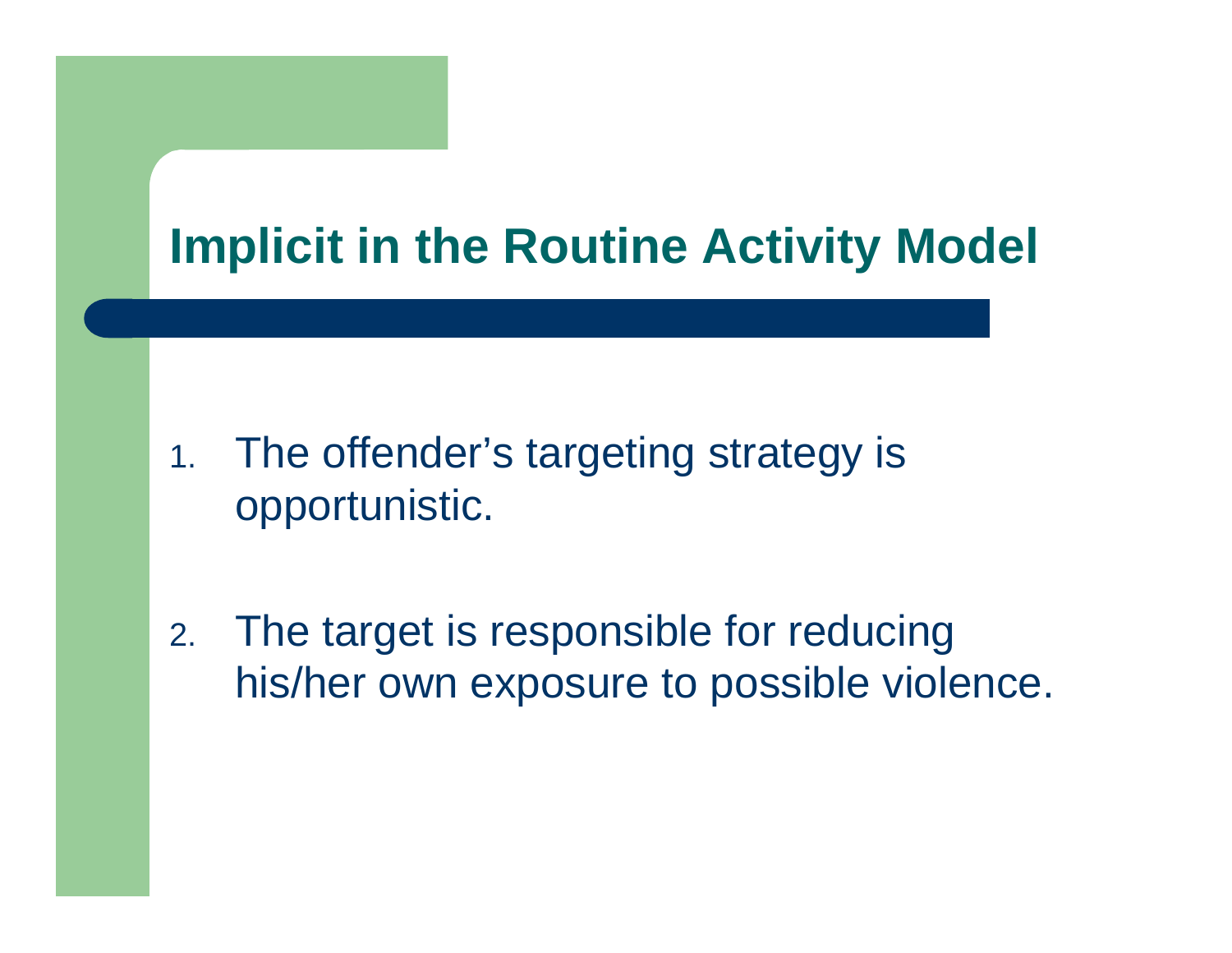#### **Problem 1: Not All Predatory Violence is Opportunistic**

**Continuum of Offender Strategy**

**Opportunistic** 

Stranger Victimization

Public Space

Low Likelihood of **Retaliation** 

Deliberate

Known Victimization

Private or Personal Space

Higher Likelihood of **Retaliation**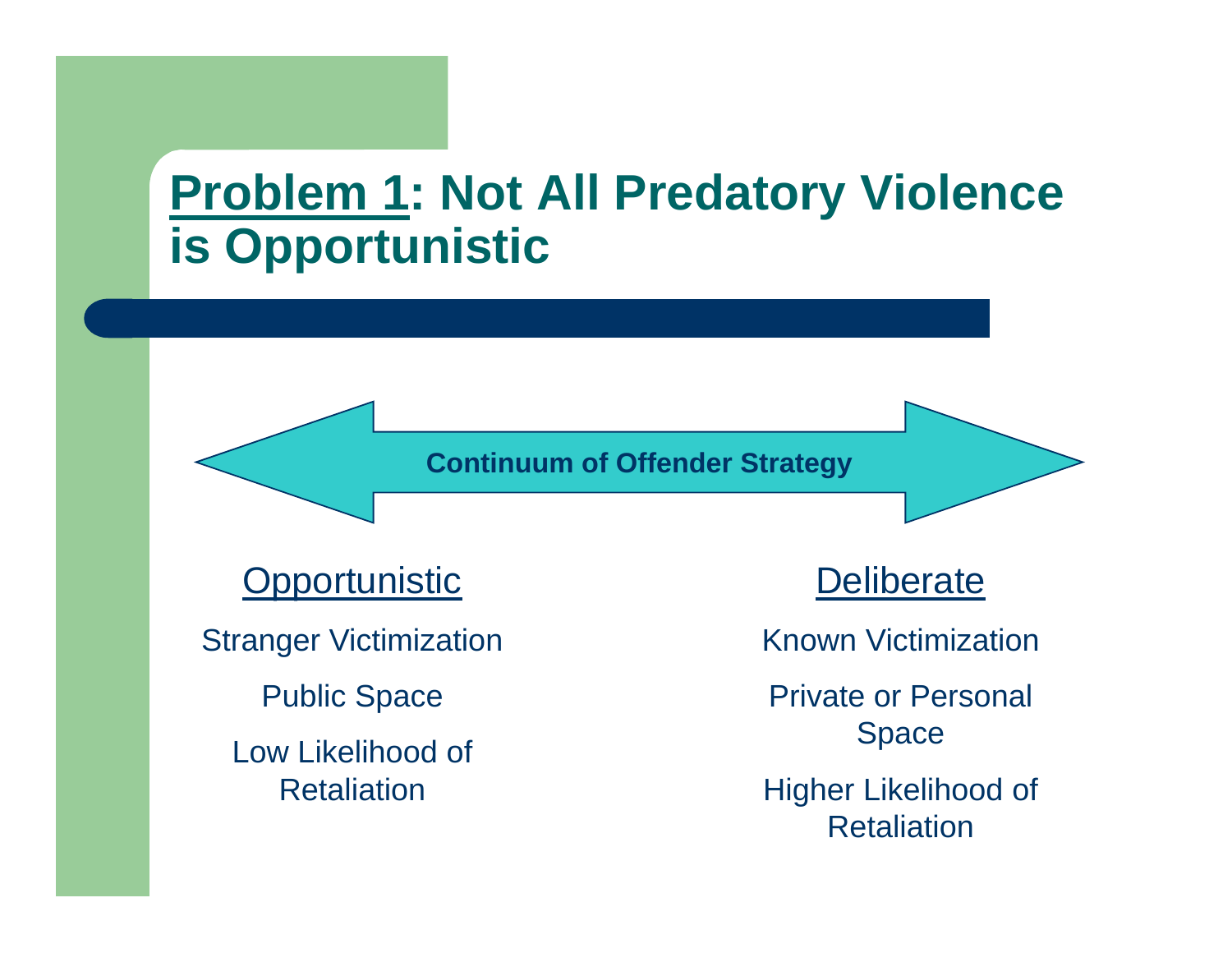#### **Problem 2: Policy Efficacy Depends on the Targets' Help-Seeking Behavior**

#### Rational Choice Theory from a Target's **Perspective**

#### **Costs**

- $P(Retaliation)$   $(P(R))$
- $\bullet$ Attack Costs (AC)
- $\bullet$ Resource Costs (RC)

#### **P(R)**×**AC+RC**

**Benefits**

• Reduction in Attack Costs (ER)

**AC(1-ER)**

Where  $ER \in [0,1], 0$  is no exp red & 1 is total exp red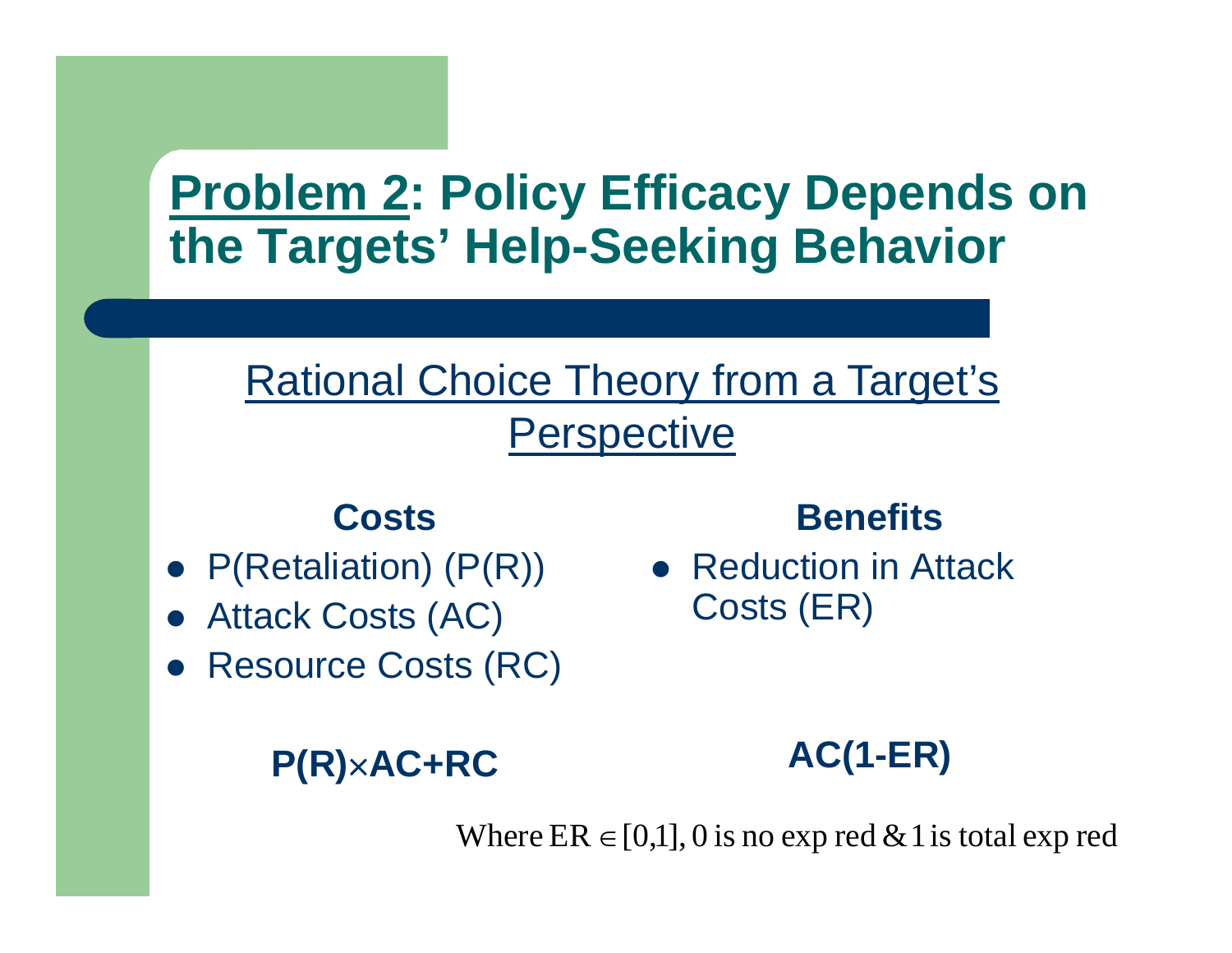## **Decision Rule**

#### If

# $\frac{RC}{AC}$  < (1 – ER) – P(R)

### Then Alter Routine **Activities**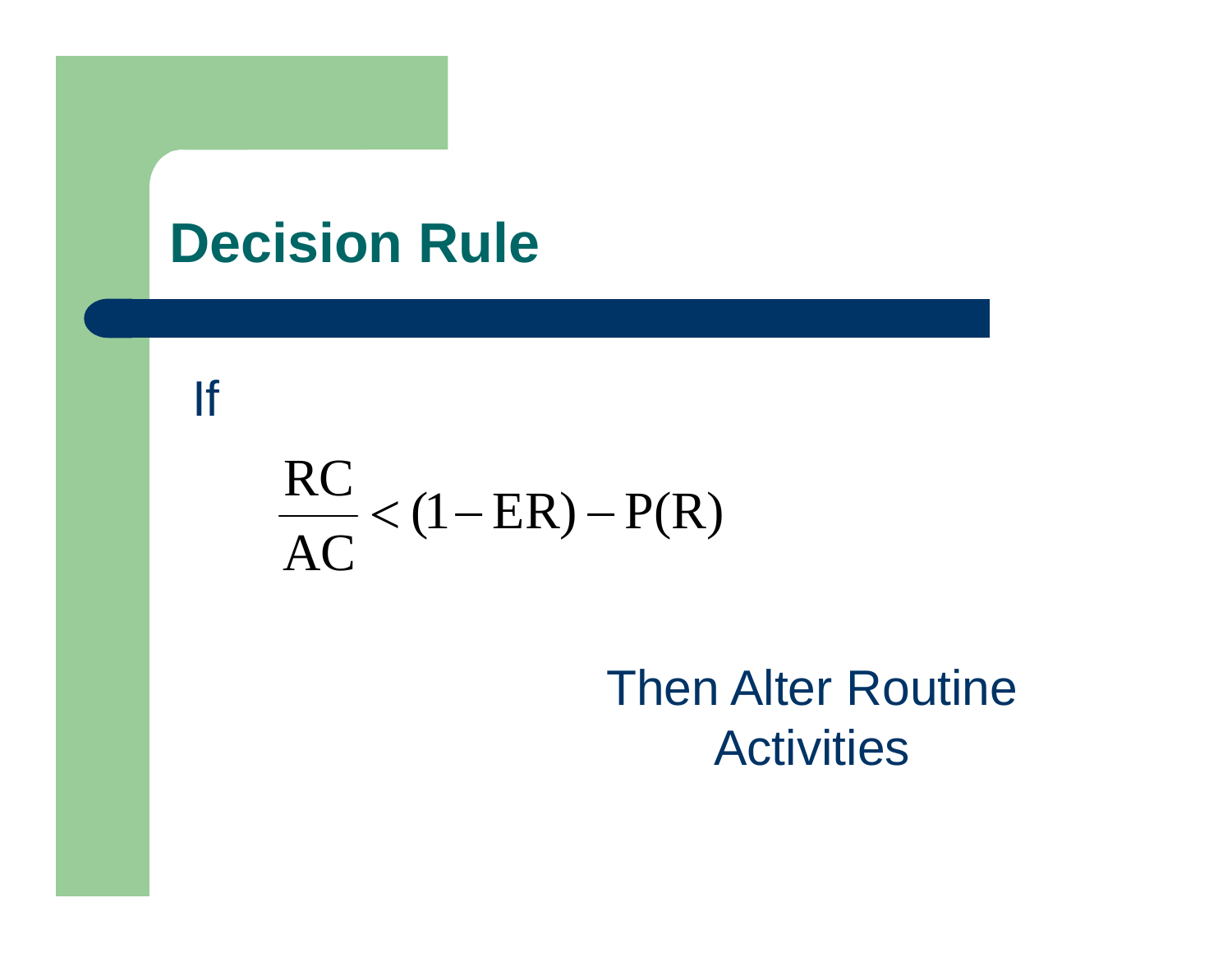#### **Costs and Benefits for Females Threatened by Strangers vs. Intimates**

#### **Stranger**

- **Low Resource Costs**
- $\bullet$ Low P(Retaliation)
- Low Level of Exposure Reduction is Sufficient

$$
\frac{RC}{AC} < 1 - ER - P(R)
$$

• Decision: alter activity

#### Intimate/Family

- **High Resource Cost**
- High P(Retaliation)
- High Level of Exposure Reduction is Necessary

 $\frac{RC}{AC}$  < 1 – ER – P(R)

 $\bullet$  Decision: depends on attack costs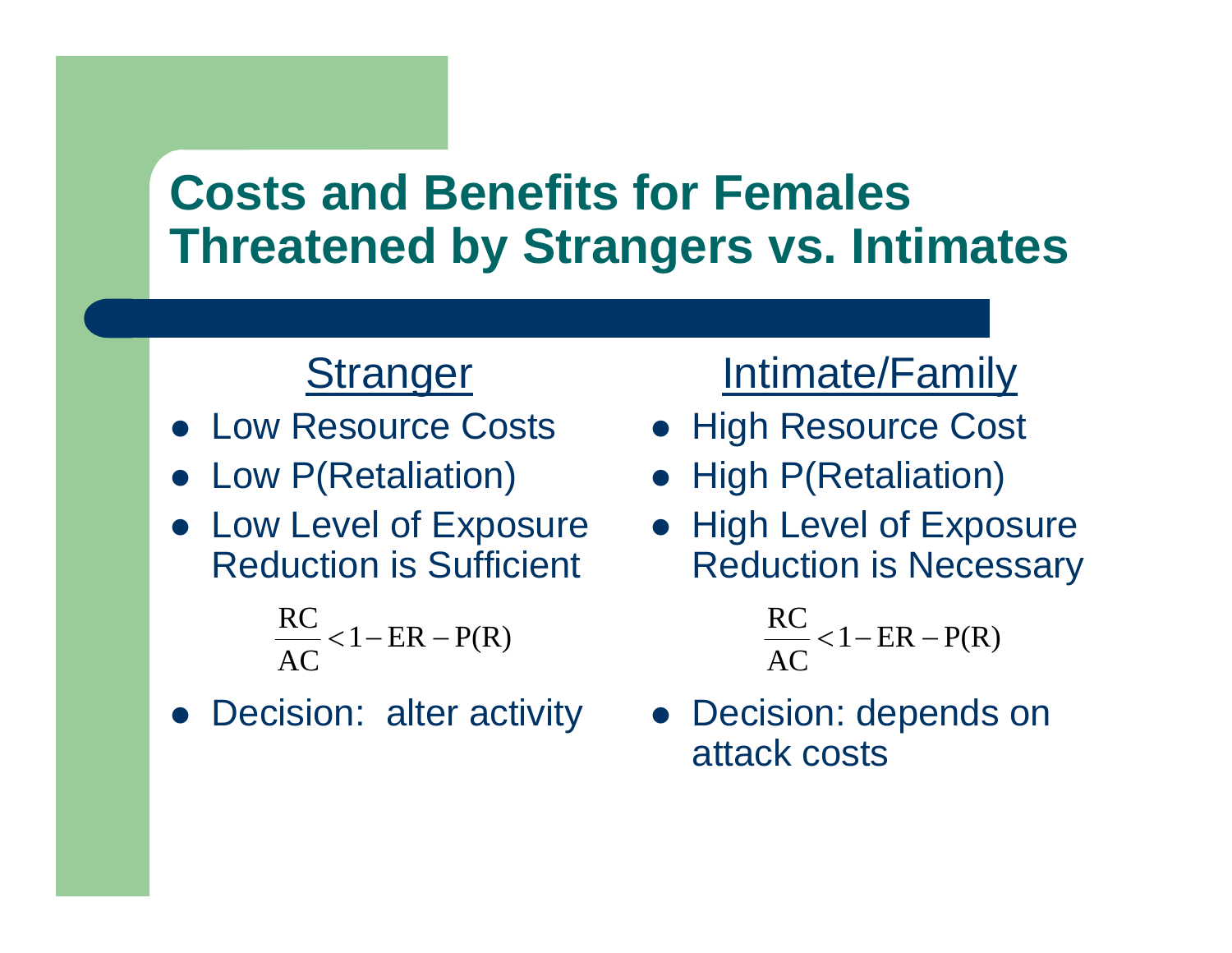## **Hypotheses**

- 1. P(Retaliation) increases as relational distance decreases.
- 2. Given high attack costs, an intimate will end a relationship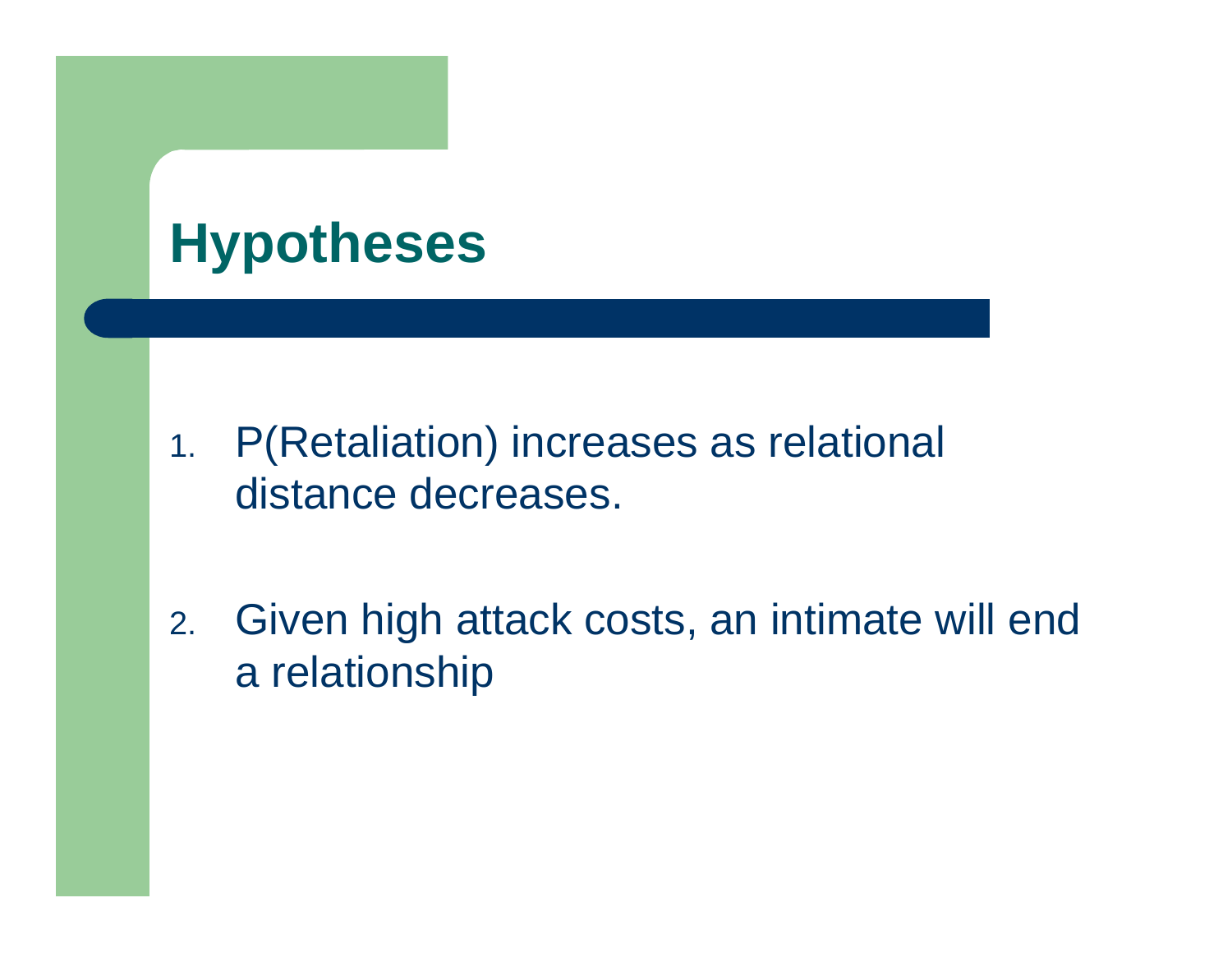

#### National Crime Victimization Survey

- All Females Ages 12 or Older
- **Interviewed Between January 1992 & June** 2000
- Redesign Survey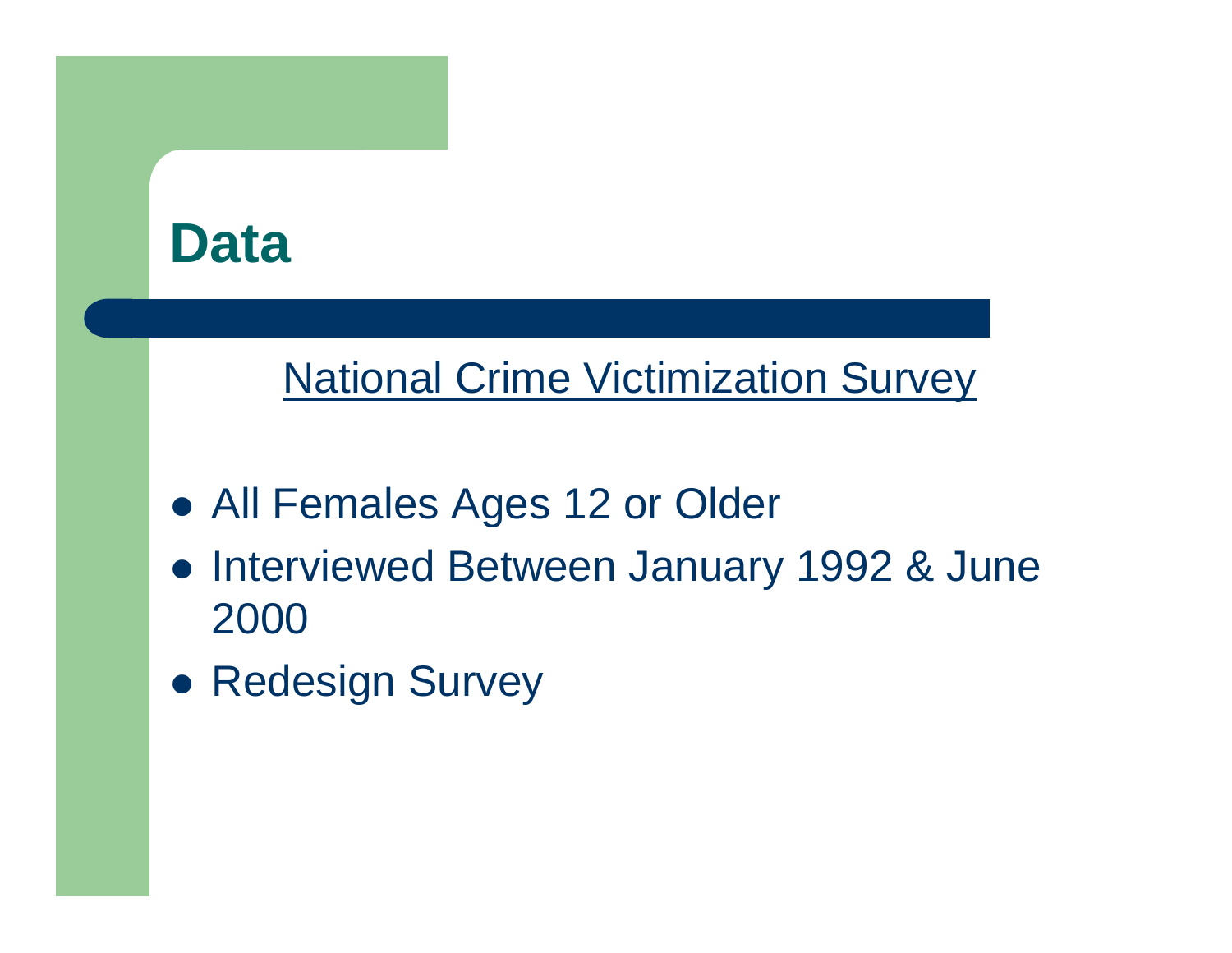#### **Hypothesis 1: The P(Retaliation) increases as relational distance decreases.**

i.e.

Typical "protective" factors for stranger violence will not protect females from intimate/family violence as effectively

Typical "risk" factors for stranger violence will produce a higher risk of intimate/family violence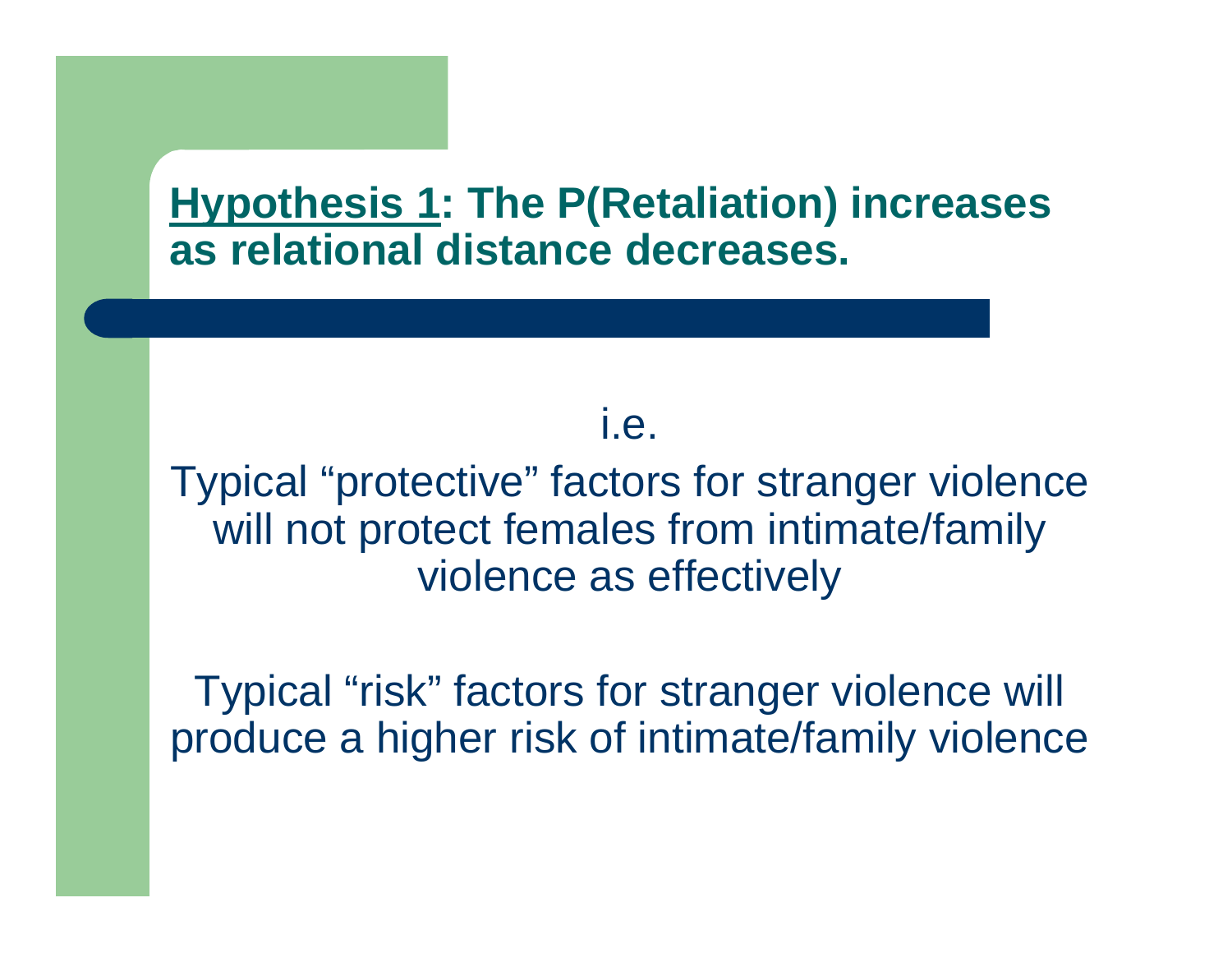# **1) Modeling Violence (Retaliation)**

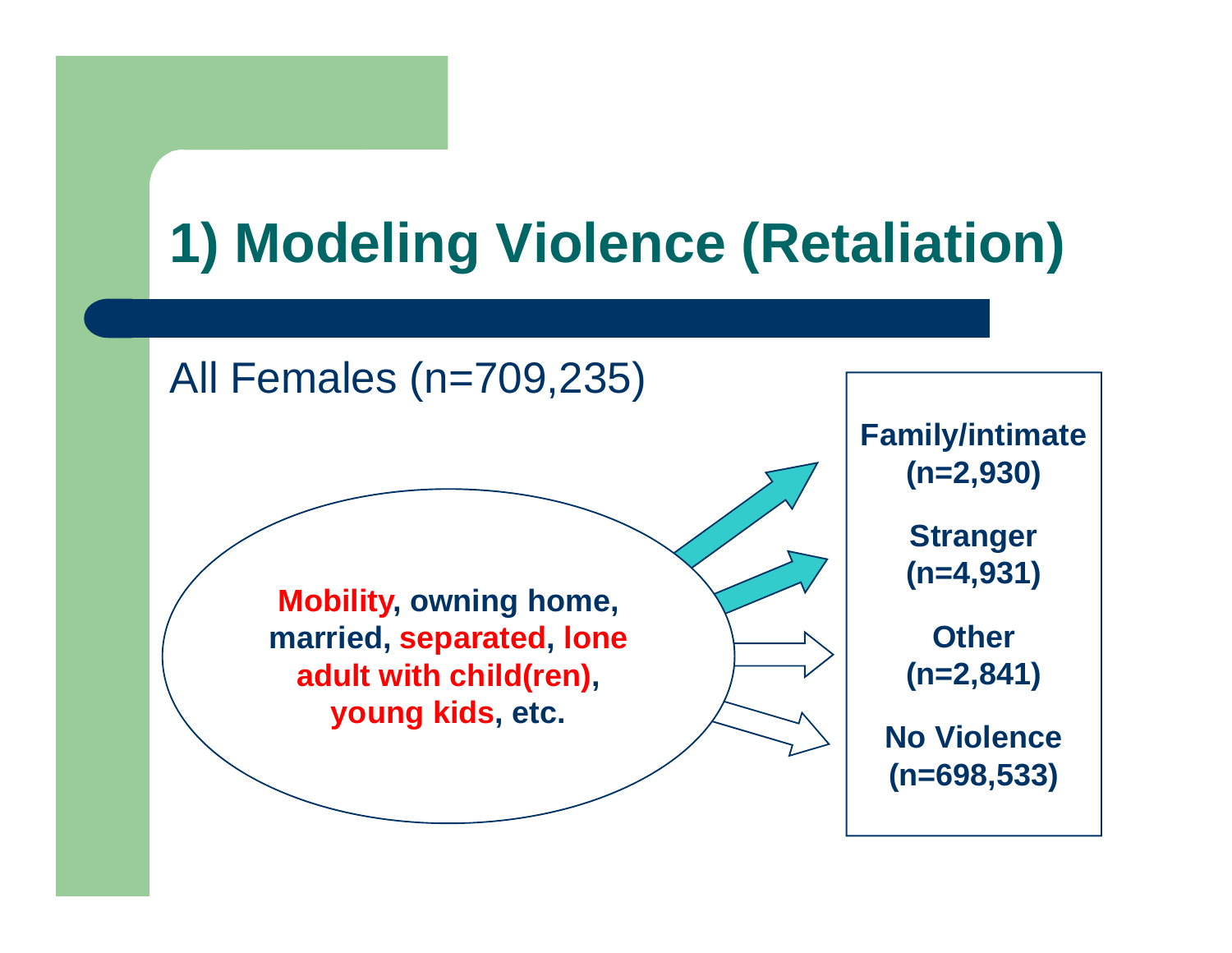#### **Results: Relative Risk Compared to No Violence**

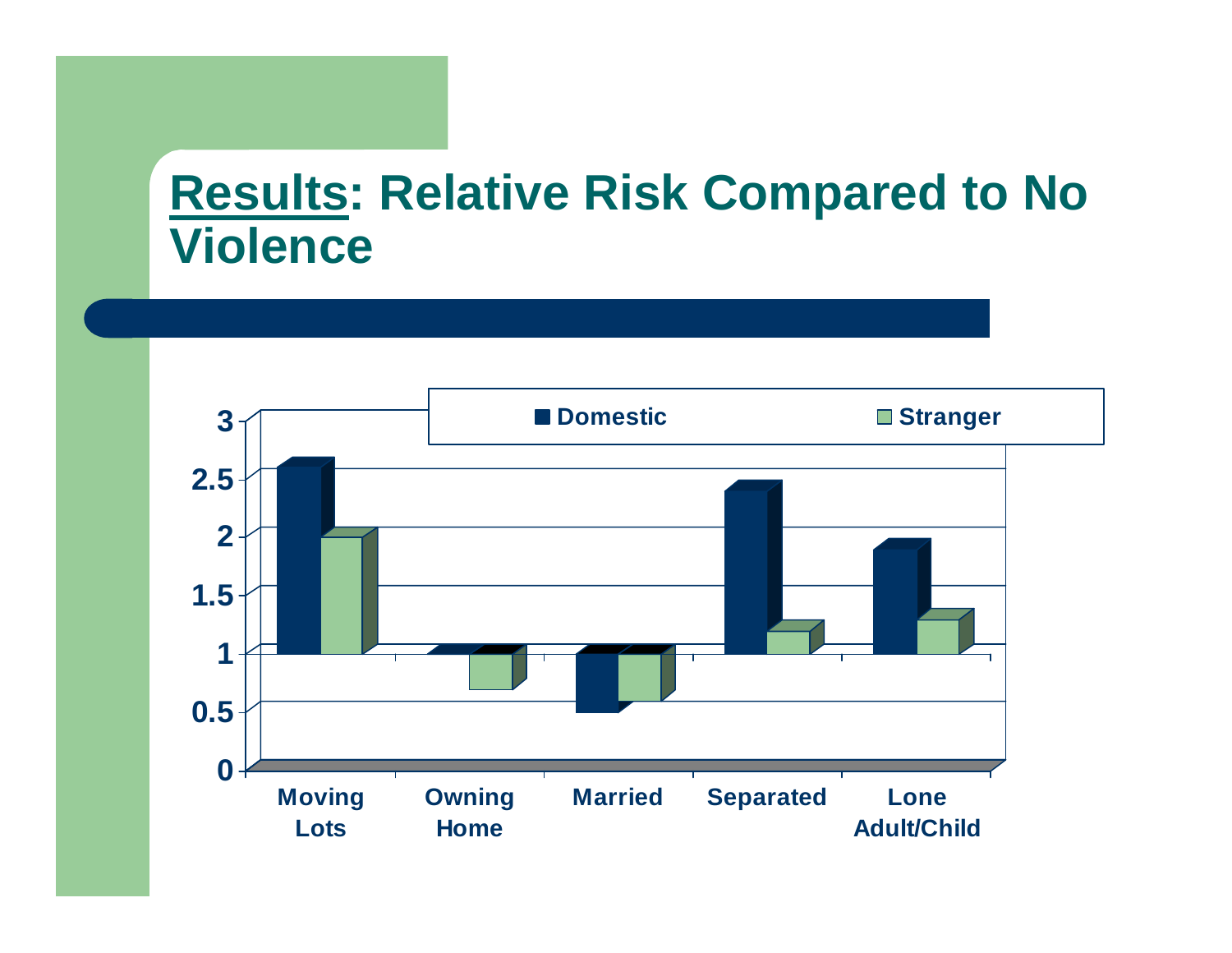#### **Hypothesis 2: Given high attack costs, an intimate will end a relationship**

Since the "deliberate" offender generally has access to the target's home, the target will disrupt the home, in order to avoid victimization... if the attack costs are high enough.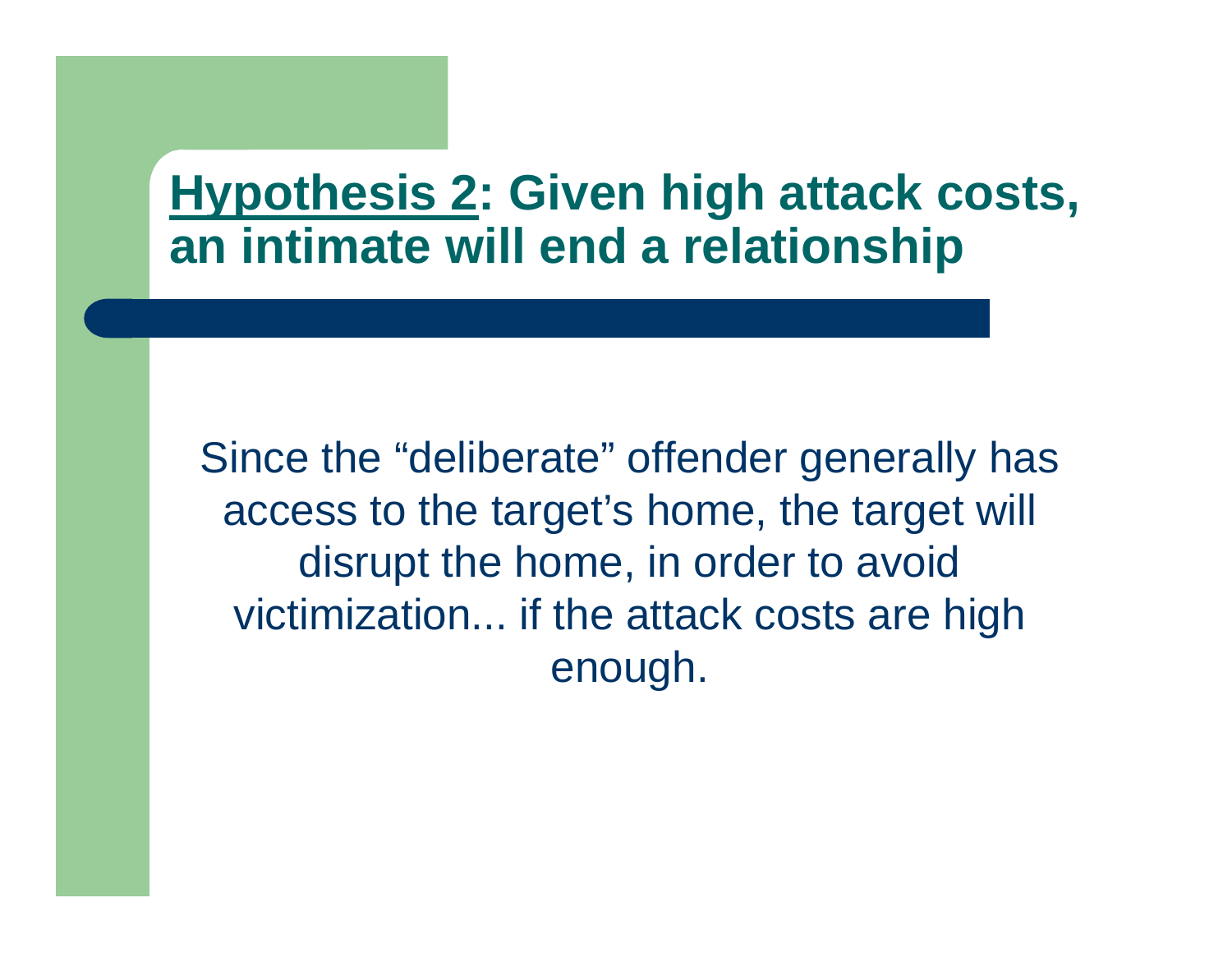## **2a) Modeling Separation**

All females married last time period who are either married or separated this time period  $(n = 328, 235)$ 

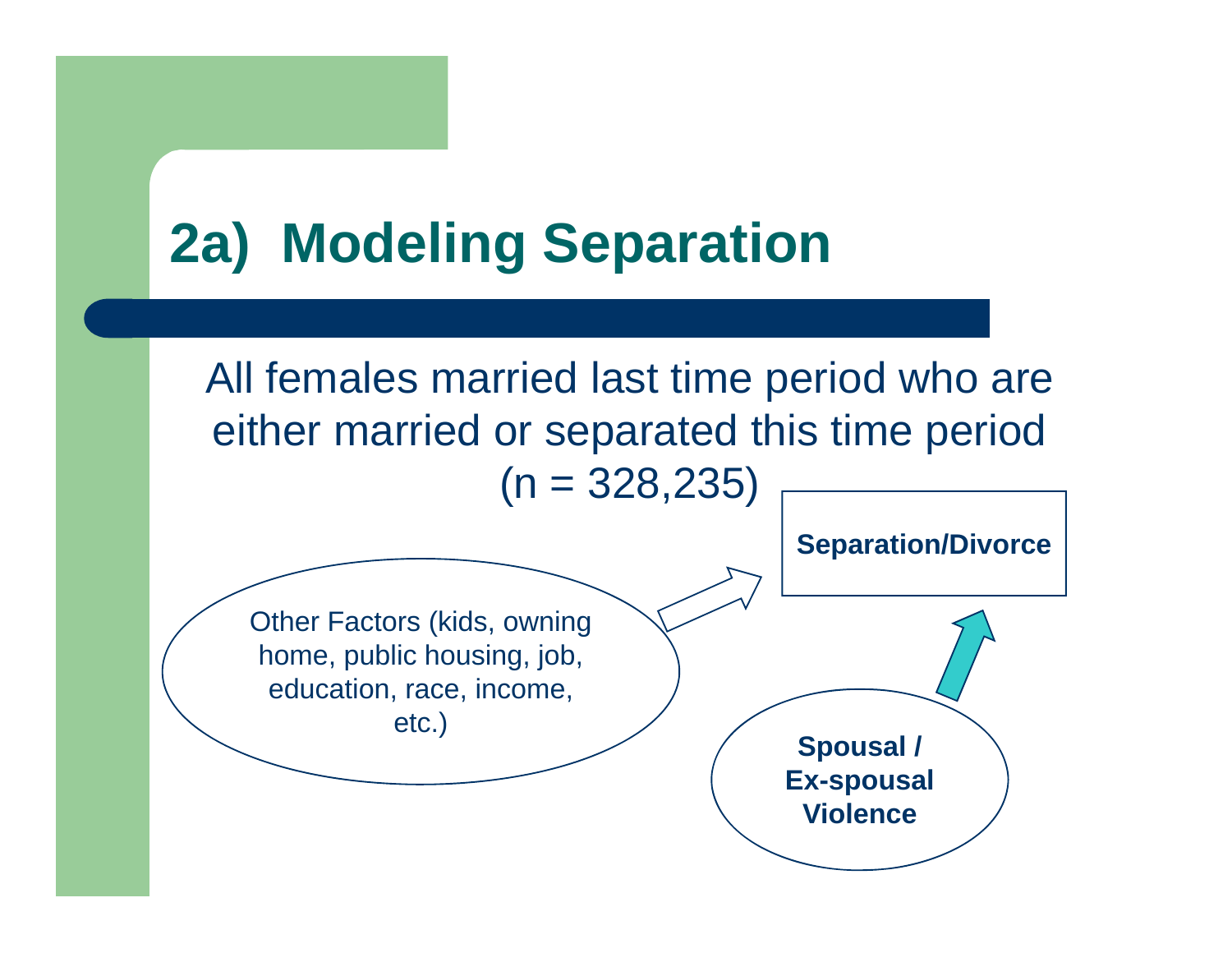## **2b) Modeling Separation | Violence**

All female victims of current- or ex- spousal violence who were married last period and are either still married or divorced or separated  $(n = 442)$ 

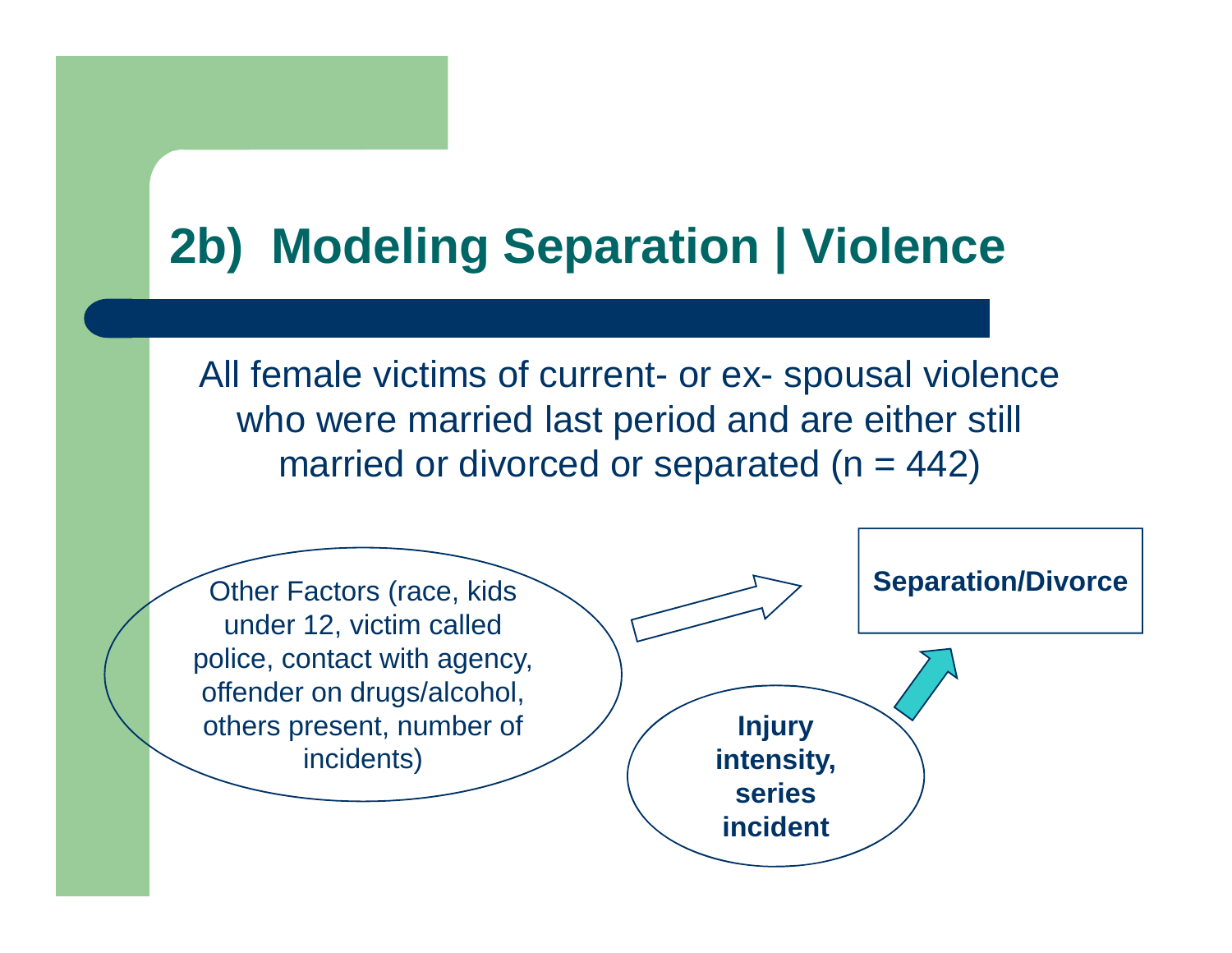## **2a Results (largest effects)**

| <b>Variable</b>           | <b>Odds Ratio</b> |
|---------------------------|-------------------|
| (Ex) Spousal Offender     | 56.363            |
| Low Income (und \$15,000) | 2.487             |
| Job                       | 1.828             |
| Over 60 years old         | 0.255             |
| Asian/Pacific Islander    | 0.515             |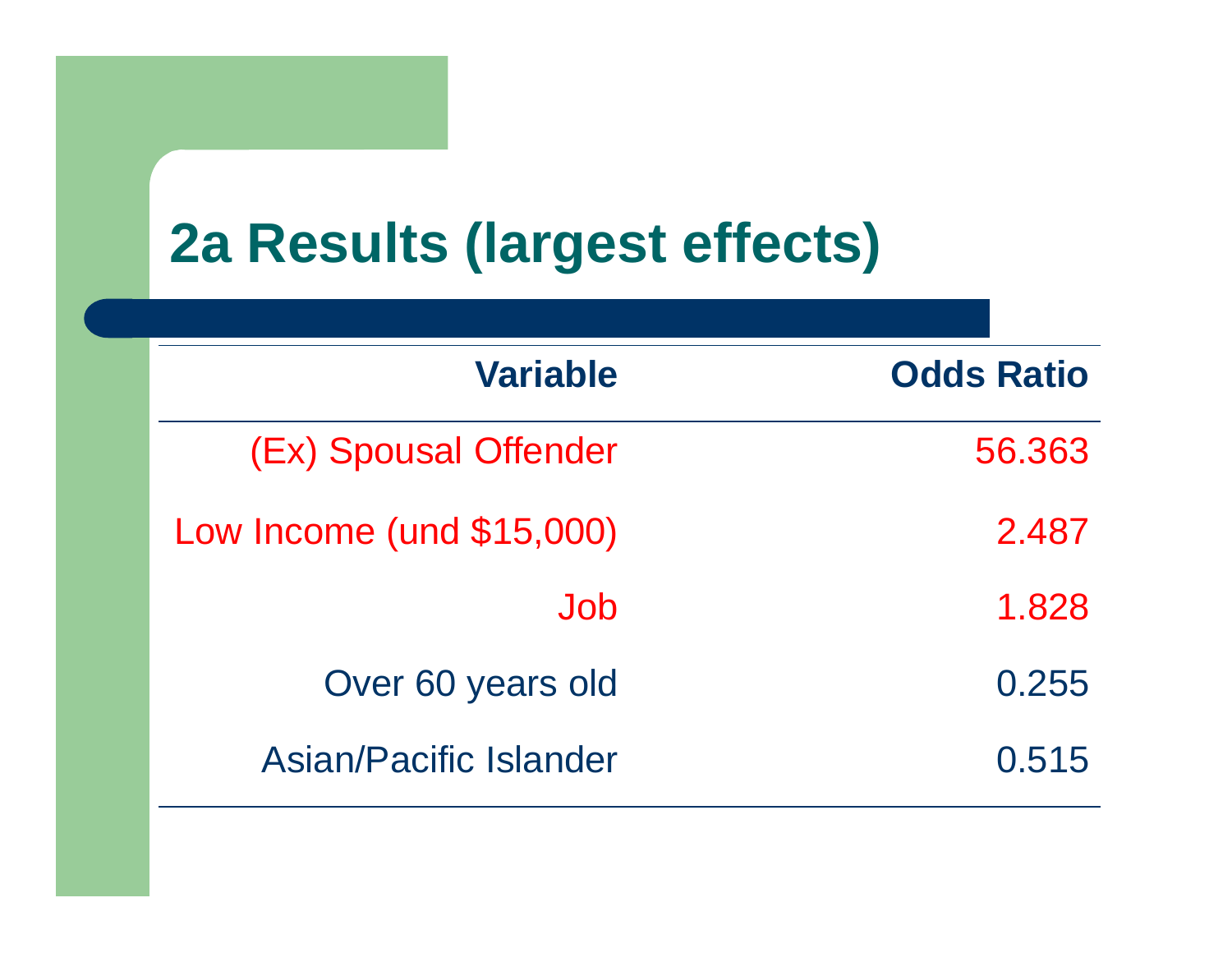## **2b Results (all significant effects)**

| <b>Variable</b>       | <b>Odds Ratio</b> |
|-----------------------|-------------------|
| Kids Under 12         | 2.050             |
| <b>Others Present</b> | 0.477             |

#### **Intensity of attack does not appear to predict who leaves a marriage.**